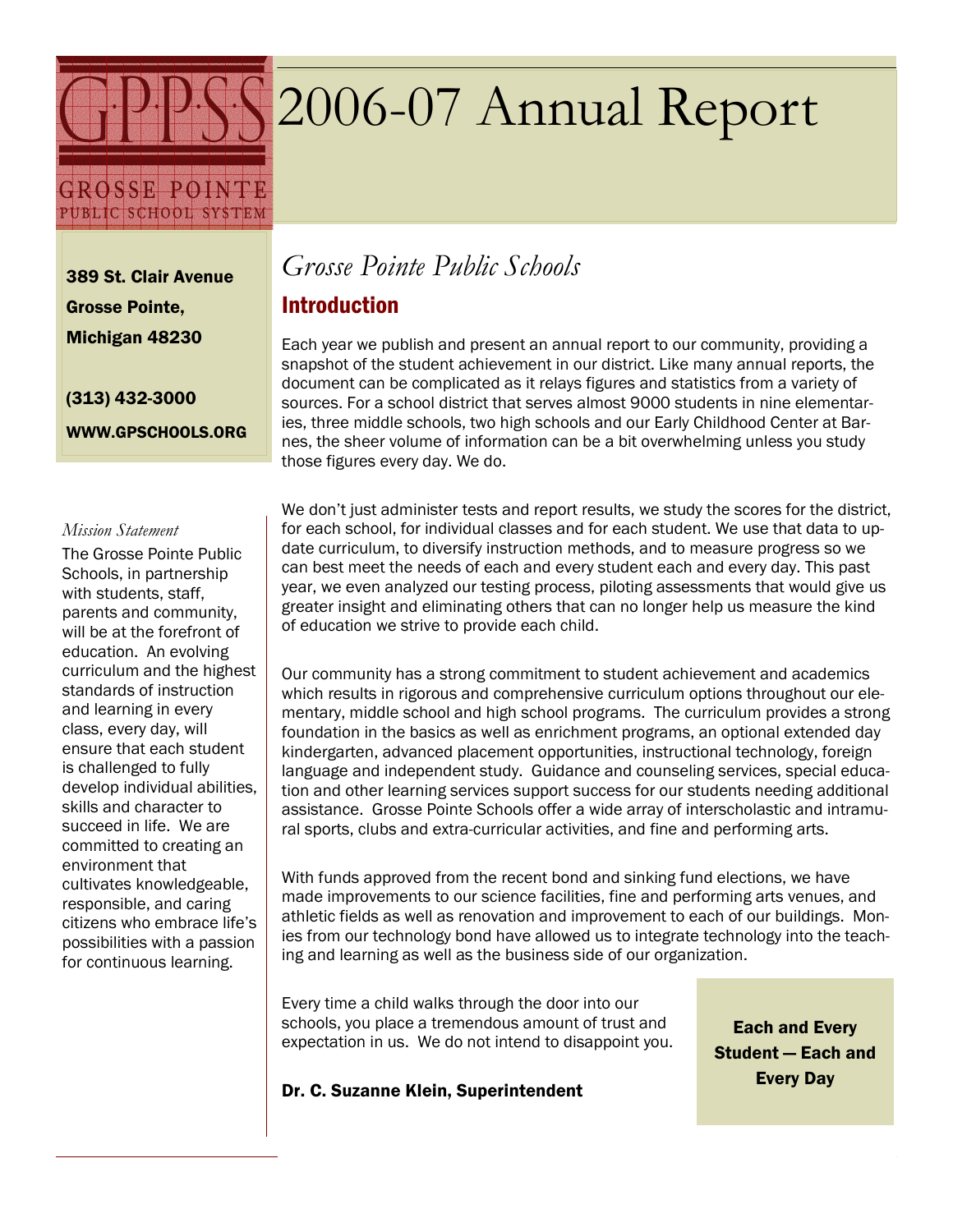#### Core Curriculum

The Grosse Pointe Public School System's core curriculum is developed under the auspices of the Educational Programs Leadership Council (EPLC ), a group of teachers, parents, students, and administrators who meet monthly.

The core curriculum is based upon state standards in all subjects and extends beyond those by incorporating exemplary national standards. Curriculum committees, comprised of teachers, parents, students and administrators develop plans for each curricular area. In addition, the views of the broader community are sought through public forums. The reports of the curriculum committees, which are submitted first to the EPLC and then to the Board of Education, include recommendations regarding assessment, staff development, integration of technology, and differentiated instruction to accommodate academic diversity as well as the curriculum itself. The district also offers a wide array of advanced placement and challenging enrichment courses and a comprehensive special education program.

During 2006–07 the district implemented a new K-9 Mathematics curriculum, began work on the K-5 Social Studies curriculum and examined and adopted math materials. In the case of the elementary, none of the math textbooks were deemed satisfactory and additional texts are being piloted this year. The secondary portion of the social studies review is scheduled to begin in 2007-08 and a K-12 Science Review committee is scheduled. Additional model units and technology applications are continually being integrated into curricular areas.

The district's strong curriculum is demonstrated by the continuing high performance of our students on standardized assessments including MEAP/MME, ACT, SAT, and Advanced Placement tests.

#### School Improvement Plan—District Level

Grosse Pointe Public School System has had a district Strategic Planning process in place since 1987. The goals of the most recent Strategic Plan, as approved by the Board of Education during the 2005-06 school year include:

- Goal 1: As a result of challenging educational programs, high student achievement and outstanding opportunities available for all its students, the Grosse Pointe Public School System is considered the state's premier school district.
- Goal 2: A highly competent staff, committed to the highest standard of excellence, creates a positive learning environment for all students.
- Goal 3: Technology is effectively integrated to support the work of students and staff so that learning results improve and productivity is enhanced.
- Goal 4: The district's communication initiatives keep residents well informed, enhance community partnerships and attract new families to the district.
- Goal 5: The district acts as a wise steward of its financial assets by following guiding principles to determine funding, controlling costs and maximizing the benefits received from its assets to support and enhance the instructional program and successfully cultivating new sources of revenue.

Our entire district Strategic Plan is available on our website www.gpschools.org and we encourage you to read about the specific action steps outlined there. That document also includes detail pertaining to budget, timeline and people responsible for each action item.

#### PROFESSIONAL QUALIFICATIONS OF GPPS TEACHERS, 2006-07

- GPPS Teaching Staff FTE for the 2006-07 school year Total: 593.8
- GPPS Teaching Staff for the 2006-07 school year Total: 633
- Percentage of Teaching Staff with emergency or special credentials: 14 Teachers 2.029%
- Percentage of core classes taught by highly qualified teachers: 100%

NOTE: The Grosse Pointe Public Schools always seeks the highest quality staff (majors in the content area they teach) for placement in teaching assignments.

Student Average Daily Attendance Rate: 95.0%

#### Percent of Parents Participating in Parent-Teacher Conferences:

2006-2007 90% (7,962 Students)

2005-2006 91% (8,748 Students)

#### Dual Enrollment:

11th & 12th graders enrolled concurrently in high school & post-secondary classes (2006-07): 6

#### Completion / Graduation

Rate: High school students who graduate in 4 years Class of 2006: 97.03%

Dropout Rate: Percentage of students who do not complete GPPSS high school program Class of 2006: (24 students) 0.74%

**Retention Rate: District** average (100% of high school enrollment minus high school dropout rate): 99.26%

Earned Credit by Successful Test-Out of a Course: 7 students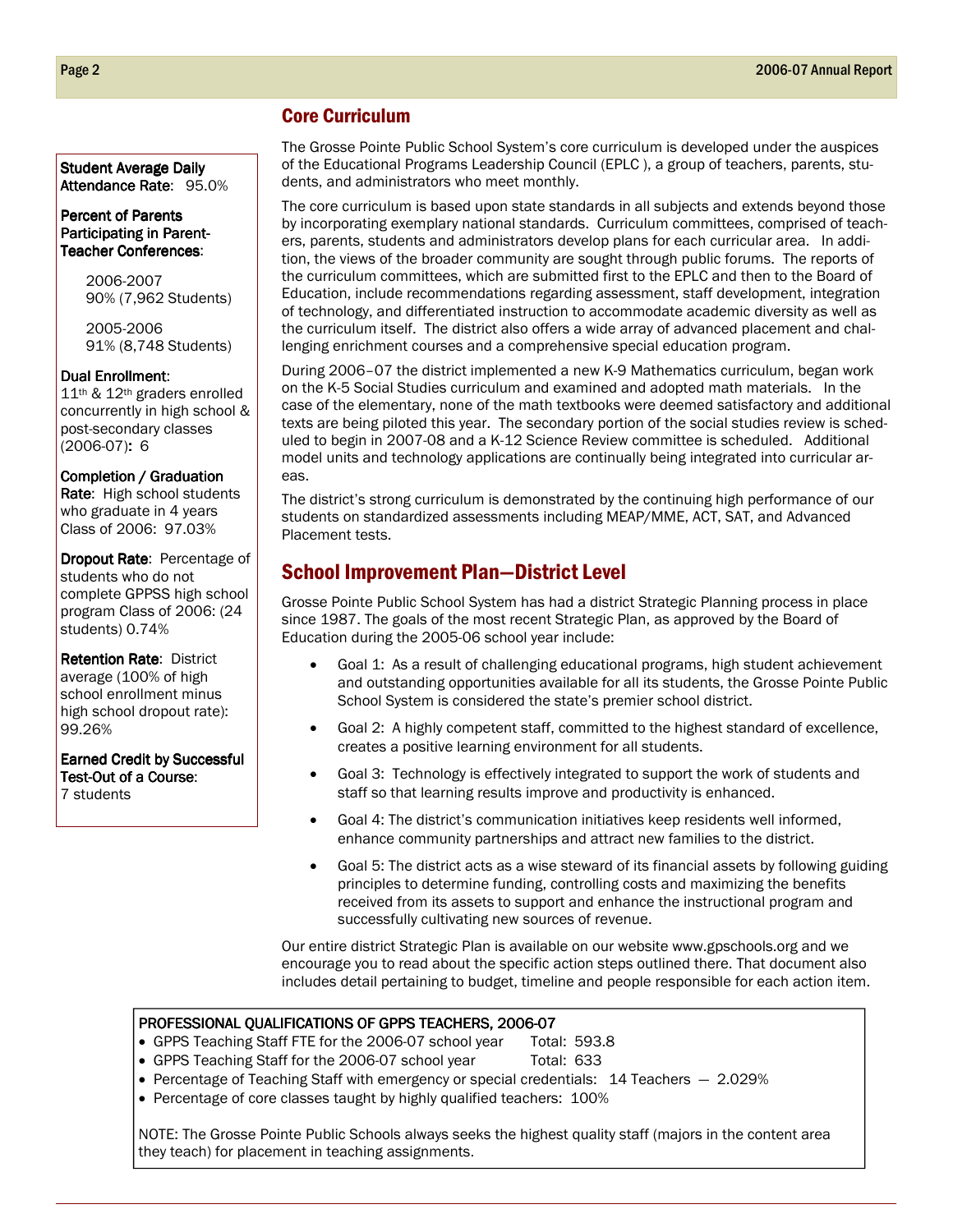## STUDENT ACHIEVEMENT—DISTRICT SUMMARY HIGH SCHOOLS MICHIGAN EDUCATION ASSESSMENT PROGRAM (MEAP)

Percentage of Grade 11 Students Achieving Satisfactory/Scholarship Levels (Levels 1 and 2)

| MEAP HST LANGUAGE ARTS TEST Grade 11 |     |        |                                    |         |     |                                |      |         |     |        |      |
|--------------------------------------|-----|--------|------------------------------------|---------|-----|--------------------------------|------|---------|-----|--------|------|
| <b>MEAP HST READING - Grade 11</b>   |     |        | <b>MEAP HST WRITING - Grade 11</b> |         |     | <b>MEAP HST ELA - Grade 11</b> |      |         |     |        |      |
| Year                                 | All | Female | Male                               | Year    | All | Female                         | Male | Year    | All | Female | Male |
| 2005-06                              | 88% | 90%    | 86%                                | 2005-06 | 75% | 82%                            | 68%  | 2005-06 | 84% | 87%    | 80%  |
| 2004-05                              | 88% | 91%    | 85%                                | 2004-05 | 80% | 89%                            | 71%  | 2004-05 | 86% | 90%    | 82%  |

| <b>MEAP HST MATH</b> |     |        |      | <b>MEAP HST SCIENCE</b> |     |        |      |
|----------------------|-----|--------|------|-------------------------|-----|--------|------|
| Year                 | All | Female | Male | Year                    | All | Female | Male |
| 2005-06              | 71% | 69%    | 73%  | 2005-06                 | 79% | 75%    | 82%  |
| 2004-05              | 68% | 70%    | 66%  | 2004-05                 | 75% | 75%    | 75%  |

| <b>MEAP HST SOCIAL STUDIES</b> |     |        |      |  |  |  |  |  |
|--------------------------------|-----|--------|------|--|--|--|--|--|
| Year                           | All | Female | Male |  |  |  |  |  |
| 2005-06                        | 95% | 95%    | 95%  |  |  |  |  |  |
| 2004-05                        | 59% | 60%    | 59%  |  |  |  |  |  |

|                       | Spring 2007 MME TEST Grade 11 |        |      |          |  |  |  |  |  |
|-----------------------|-------------------------------|--------|------|----------|--|--|--|--|--|
| Test                  | All                           | Female | Male | % Tested |  |  |  |  |  |
| Reading               | 83%                           | 85%    | 81%  | 97%      |  |  |  |  |  |
| Writing               | 66%                           | 73%    | 60%  | 96%      |  |  |  |  |  |
| <b>ELA</b>            | 77%                           | 81%    | 73%  | 96%      |  |  |  |  |  |
| Math                  | 72%                           | 71%    | 73%  | 97%      |  |  |  |  |  |
| Science               | 79%                           | 81%    | 78%  | 96%      |  |  |  |  |  |
| <b>Social Studies</b> | 96%                           | 98%    | 94%  | 97%      |  |  |  |  |  |

| <b>MEAP SOCIAL STUDIES</b> |     |        |      |  |  |  |  |
|----------------------------|-----|--------|------|--|--|--|--|
| Grade 9                    |     |        |      |  |  |  |  |
| Year                       | All | Female | Male |  |  |  |  |
| 2006-07                    | 92% | 93%    | 91%  |  |  |  |  |
| 2005-06                    | 92% | 95%    | 90%  |  |  |  |  |

#### Adequate Yearly Progress

All GPPSS elementary and middle schools made adequate yearly progress under the No Child Left Behind and Ed Yes! initiatives. The Michigan Department of Education is reviewing adequate yearly progress designations and will soon be releasing the final status for our high schools.

9th Grade MEAP Social Studies had a 97% tested rate.

• In 2006-07 the state moved to the Michigan Merit Examination (MME) from the MEAP HST test in grade 11.

### NUMBER OF MERIT AWARD SCHOLARSHIPS

| District Class of 2005 | District Class of 2006 |
|------------------------|------------------------|
| 585                    | -547                   |

SCHOLARSHIPS: Michigan Promise Scholarships (\$4,000) are awarded to students who take all high school MEAP/MME tests and enroll in and complete 2 years of post secondary education.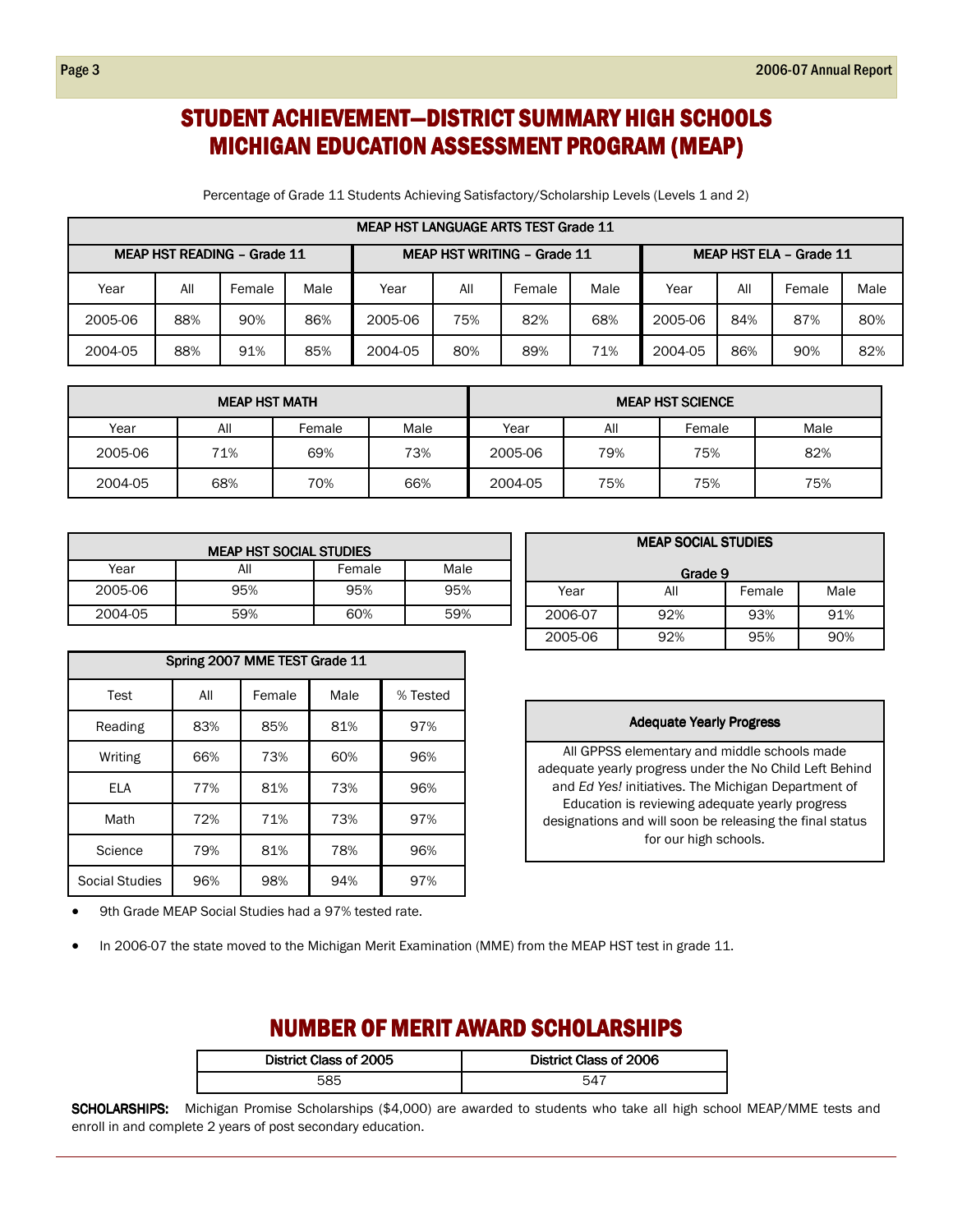# STUDENT ACHIEVEMENT-DISTRICT SUMMARY HIGH SCHOOLS MICHIGAN EDUCATION ASSESSMENT PROGRAM (MEAP)

| Percentage of Grade 9 Students Achieving Satisfactory/Scholarship<br>Levels (Levels 1 and 2) - (2006-2007) |                            |  |  |  |  |
|------------------------------------------------------------------------------------------------------------|----------------------------|--|--|--|--|
| SUB GROUP                                                                                                  | <b>MEAP SOCIAL STUDIES</b> |  |  |  |  |
| Black, not of Hispanic Origin                                                                              | 71%                        |  |  |  |  |
| Economically Disadvantaged                                                                                 | 66%                        |  |  |  |  |
| Special Education                                                                                          | 59%                        |  |  |  |  |

| Percentage of Grade 11 Students Achieving Satisfactory/Scholarship Levels (Levels 1 and 2) - (2006-2007) |                              |                              |                |                 |                              |                                               |  |  |  |
|----------------------------------------------------------------------------------------------------------|------------------------------|------------------------------|----------------|-----------------|------------------------------|-----------------------------------------------|--|--|--|
| SUB GROUP                                                                                                | <b>MME</b><br><b>READING</b> | <b>MME</b><br><b>WRITING</b> | <b>MME ELA</b> | <b>MME MATH</b> | <b>MME</b><br><b>SCIENCE</b> | <b>MME</b><br><b>SOCIAL</b><br><b>STUDIES</b> |  |  |  |
| Black, not of<br>Hispanic Origin                                                                         | 45%                          | 19%                          | 23%            | 15%             | 22%                          | 79%                                           |  |  |  |
| Economically<br>Disadvantaged                                                                            | 58%                          | 24%                          | 35%            | 37%             | 35%                          | 76%                                           |  |  |  |
| <b>Special Education</b>                                                                                 | 43%                          | 22%                          | 41%            | 28%             | 38%                          | 78%                                           |  |  |  |

• MEAP/MME Data is not reported by other Racial/Ethnic minority groups, because groups are not significantly large enough to report MEAP results without revealing the identity of individual students.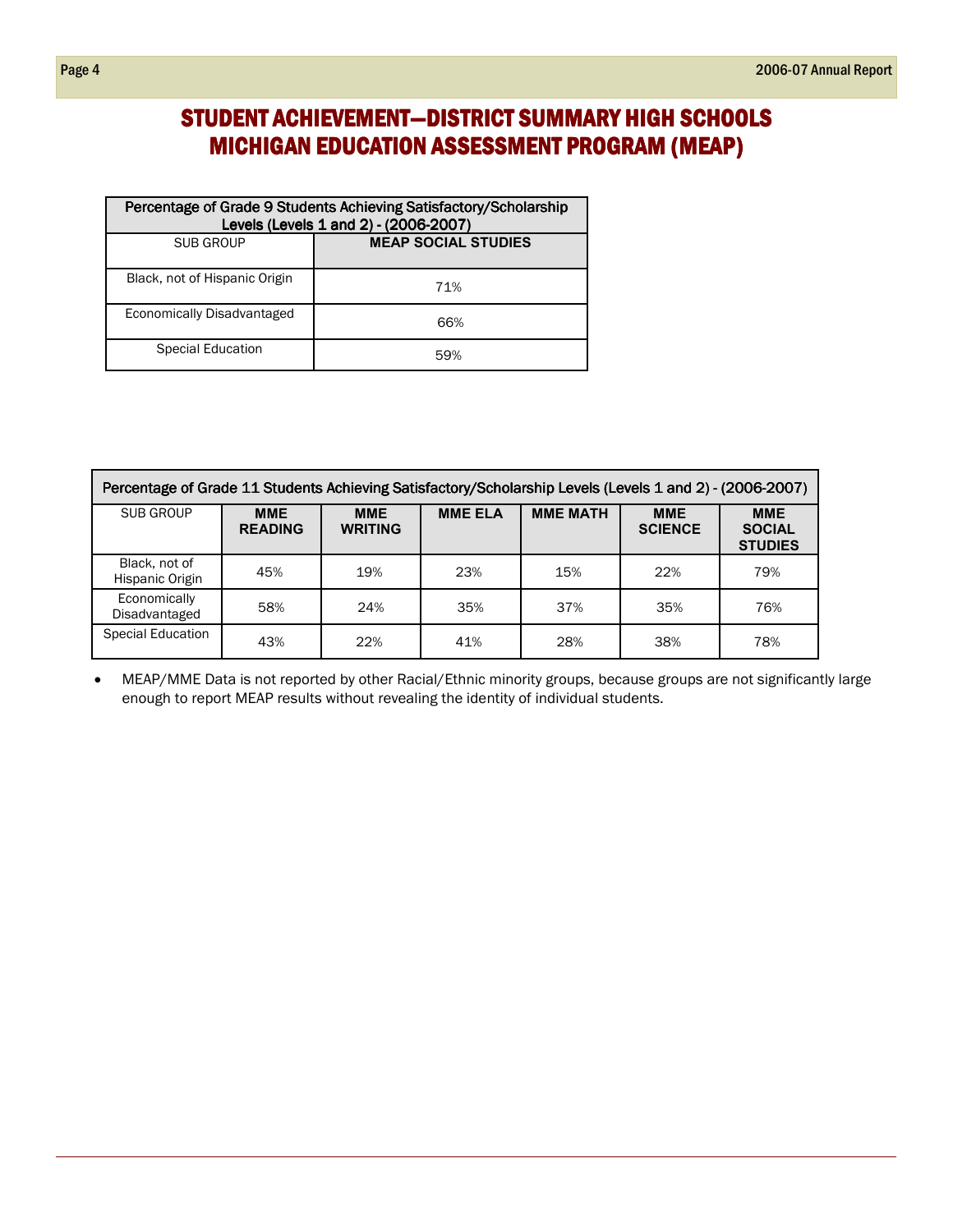# STUDENT ACHIEVEMENT-DISTRICT SUMMARY HIGH SCHOOLS ADVANCED PLACEMENT COURSE ENROLLMENT AND TEST RESULTS

| NUMBER AND PERCENTAGE OF STUDENTS ENROLLED IN ONE OR MORE AP COURSES |                                       |      |                                        |      |                                        |       |                                        |       |  |
|----------------------------------------------------------------------|---------------------------------------|------|----------------------------------------|------|----------------------------------------|-------|----------------------------------------|-------|--|
| <b>YEAR</b>                                                          | <b>GRADE 9</b><br># and % of Students |      | <b>GRADE 10</b><br># and % of Students |      | <b>GRADE 11</b><br># and % of Students |       | <b>GRADE 12</b><br># and % of Students |       |  |
| 2006-07                                                              |                                       | 0.1% | 19                                     | 2.3% | 366                                    | 43.6% | 382                                    | 50.7% |  |
| 2005-06                                                              |                                       | 0.1% | 34                                     | 4.0% | 314                                    | 41.8% | 451                                    | 57.4% |  |
| 2004-05                                                              |                                       | 0.1% | 23                                     | 3.1% | 339                                    | 42.6% | 414                                    | 50.4% |  |

| RESULTS OF ADVANCED PLACEMENT (AP) TESTS * |                     |                      |                                      |  |  |  |  |  |  |
|--------------------------------------------|---------------------|----------------------|--------------------------------------|--|--|--|--|--|--|
| Year                                       | # of Tests<br>Taken | # of Tests<br>Passed | Percentage of<br><b>Tests Passed</b> |  |  |  |  |  |  |
| 2006-07                                    | 1,416               | 1,110                | 78%                                  |  |  |  |  |  |  |
| 2005-06                                    | 1,403               | 1,107                | 79%                                  |  |  |  |  |  |  |
| 2004-05                                    | 1,385               | 1,041                | 75%                                  |  |  |  |  |  |  |

\*Passing an Advanced Placement Test means becoming eligible for college credit or advanced college placement before high school graduation.

| 2006-07 ACT RESULTS 12th GRADE STUDENTS |            |           |          |                          |                       |                          |                          |                            |  |
|-----------------------------------------|------------|-----------|----------|--------------------------|-----------------------|--------------------------|--------------------------|----------------------------|--|
|                                         | # Enrolled | # Tested  | % Tested | English<br>Mean<br>Score | Math<br>Mean<br>Score | Reading<br>Mean<br>Score | Science<br>Mean<br>Score | Composite<br>Mean<br>Score |  |
| <b>GP District</b>                      | 753        | 607       | 80.6%    | 23.6                     | 24.1                  | 24.6                     | 23.5                     | 24.1                       |  |
| Michigan                                | 108,688*   | 78,135    | 71.9%    | 20.7                     | 21.3                  | 21.8                     | 21.7                     | 21.5                       |  |
| <b>Nation</b>                           | 2,710,686* | 1,300,599 | 48.0%    | 20.7                     | 21.0                  | 21.5                     | 21.0                     | 21.2                       |  |

\*Approximate enrollment

#### 2006-07 SAT RESULTS 12th GRADE STUDENTS # Enrolled | # Tested | % Tested | Critical Reading Mean Score Math Mean Score GP District 753 261 34.7% 587.9 597.8 Michigan 108,688\* 9,684 9% 568 579 Nation 2,710,686\* 1,494,531 55% 502 515

\*Approximate enrollment

# **GROSSE POINTE WRITING ASSESSMENT**

| Grosse Pointe WRITING - Grade 9<br>Percentage of students achieving SATISFACTORY<br>(Levels 4-7) |       |       |       |  |  |  |  |
|--------------------------------------------------------------------------------------------------|-------|-------|-------|--|--|--|--|
| Female<br>Male<br>Year<br>Total                                                                  |       |       |       |  |  |  |  |
| 2006-07                                                                                          | N/A   | N/A   | N/A   |  |  |  |  |
| 2005-06                                                                                          | 68.4% | 75.1% | 61.8% |  |  |  |  |
| 2004-05                                                                                          | 65.4% | 75.1% | 55.2% |  |  |  |  |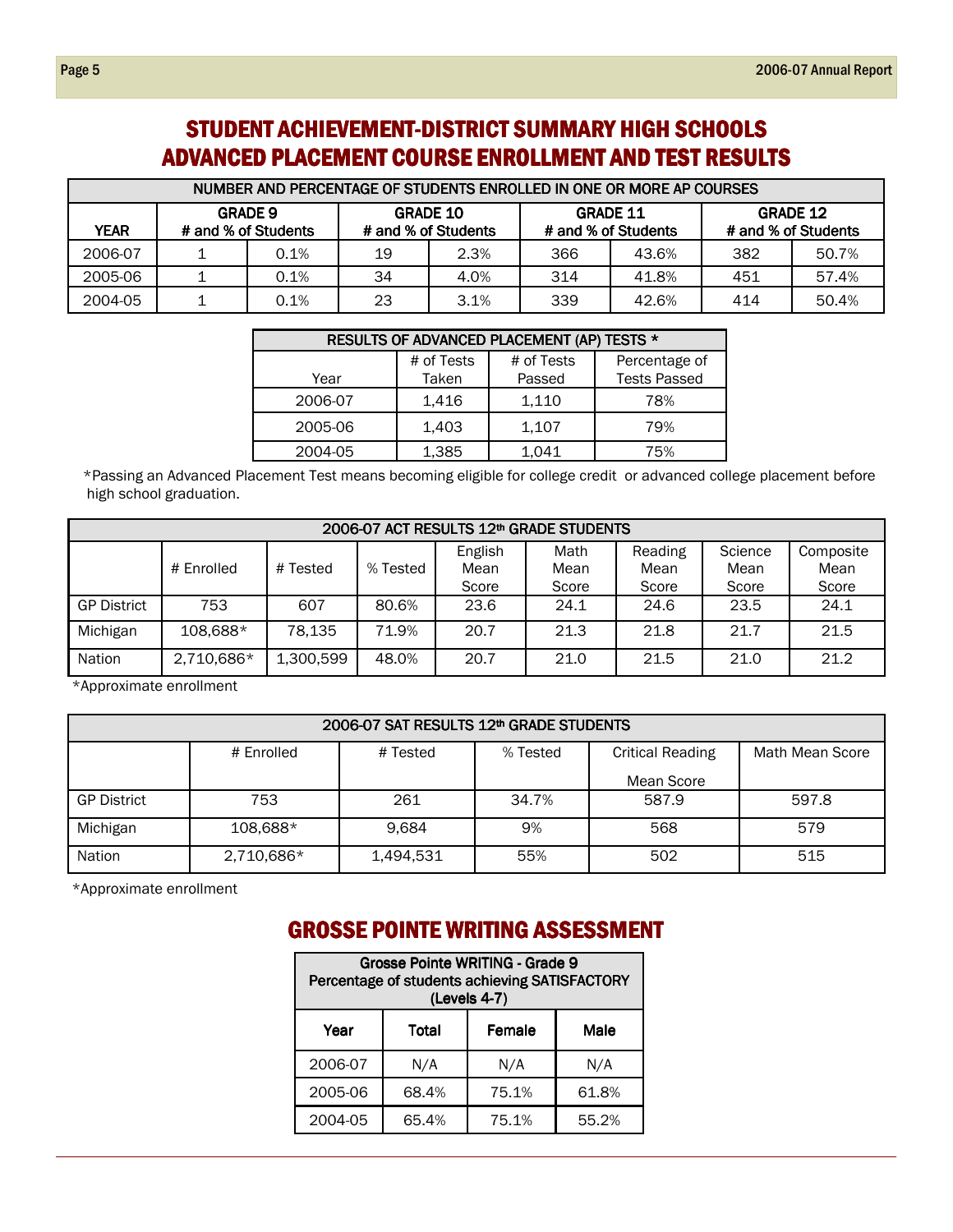# STUDENT ACHIEVEMENT-DISTRICT SUMMARY MIDDLE SCHOOLS MICHIGAN EDUCATION ASSESSMENT PROGRAM (MEAP)

|                                          | <b>MEAP ENGLISH LANGUAGE ARTS TEST Grade 6</b> |        |      |                                            |     |        |      |                                          |     |     |     |  |  |
|------------------------------------------|------------------------------------------------|--------|------|--------------------------------------------|-----|--------|------|------------------------------------------|-----|-----|-----|--|--|
| <b>MEAP READING</b>                      |                                                |        |      | <b>MEAP WRITING</b>                        |     |        |      | <b>MEAP ELA TOTAL</b>                    |     |     |     |  |  |
| <b>Percentage Achieving SATISFACTORY</b> |                                                |        |      | <b>Percentage Achieving SATISFACTORY</b>   |     |        |      | <b>Percentage Achieving SATISFACTORY</b> |     |     |     |  |  |
| Year                                     | All                                            | Female | Male | Year                                       | All | Female | Male | All<br>Female<br>Year                    |     |     |     |  |  |
| 06-07                                    | 95%                                            | 97%    | 92%  | 82%<br>86%<br>90%<br>91%<br>06-07<br>06-07 |     |        |      |                                          |     | 95% | 88% |  |  |
| 05-06                                    | 94%<br>92%<br>90%                              |        |      |                                            | 82% | 87%    | 77%  | 05-06                                    | 90% | 93% | 87% |  |  |

|                                          | <b>MEAP ENGLISH LANGUAGE ARTS TEST Grade 7</b> |        |      |                                            |                                      |     |     |                                          |     |        |      |  |  |  |
|------------------------------------------|------------------------------------------------|--------|------|--------------------------------------------|--------------------------------------|-----|-----|------------------------------------------|-----|--------|------|--|--|--|
| <b>MEAP READING</b>                      |                                                |        |      | <b>MEAP WRITING</b>                        |                                      |     |     | <b>MEAP ELA TOTAL</b>                    |     |        |      |  |  |  |
| <b>Percentage Achieving SATISFACTORY</b> |                                                |        |      | <b>Percentage Achieving SATISFACTORY</b>   |                                      |     |     | <b>Percentage Achieving SATISFACTORY</b> |     |        |      |  |  |  |
| Year                                     | All                                            | Female | Male | Year                                       | All<br>Male<br>All<br>Year<br>Female |     |     |                                          |     | Female | Male |  |  |  |
| 06-07                                    | 94%                                            | 95%    | 94%  | 81%<br>85%<br>89%<br>93%<br>06-07<br>06-07 |                                      |     |     |                                          | 94% | 91%    |      |  |  |  |
| 05-06                                    | 89%                                            | 91%    | 88%  | 05-06                                      | 86%                                  | 92% | 81% | 05-06                                    | 88% | 90%    | 85%  |  |  |  |

|                                          | <b>MEAP ENGLISH LANGUAGE ARTS TEST Grade 8</b> |                               |      |                                            |                                      |                                          |  |                                          |  |        |      |  |  |
|------------------------------------------|------------------------------------------------|-------------------------------|------|--------------------------------------------|--------------------------------------|------------------------------------------|--|------------------------------------------|--|--------|------|--|--|
|                                          |                                                | <b>MEAP READING - Grade 8</b> |      | <b>MEAP WRITING - Grade 8</b>              |                                      |                                          |  | MEAP ELA TOTAL- Grade 8                  |  |        |      |  |  |
| <b>Percentage Achieving SATISFACTORY</b> |                                                |                               |      |                                            |                                      | <b>Percentage Achieving SATISFACTORY</b> |  | <b>Percentage Achieving SATISFACTORY</b> |  |        |      |  |  |
| Year                                     | All                                            | Female                        | Male | Year                                       | Male<br>All<br>All<br>Female<br>Year |                                          |  |                                          |  | Female | Male |  |  |
| 06-07                                    | 91%                                            | 94%                           | 88%  | 85%<br>91%<br>79%<br>90%<br>06-07<br>06-07 |                                      |                                          |  |                                          |  | 94%    | 86%  |  |  |
| 05-06                                    | 93%                                            | 95%                           | 91%  | 05-06                                      | 88%<br>93%<br>83%<br>92%<br>05-06    |                                          |  |                                          |  |        | 90%  |  |  |

|                | <b>MEAP MATHEMATICS TEST</b> |                                          |      |                                                                                      |     |        |      |                |      |     |     |  |  |
|----------------|------------------------------|------------------------------------------|------|--------------------------------------------------------------------------------------|-----|--------|------|----------------|------|-----|-----|--|--|
| <b>GRADE 6</b> |                              |                                          |      | <b>GRADE 7</b>                                                                       |     |        |      | <b>GRADE 8</b> |      |     |     |  |  |
|                |                              | <b>Percentage Achieving SATISFACTORY</b> |      | <b>Percentage Achieving SATISFACTORY</b><br><b>Percentage Achieving SATISFACTORY</b> |     |        |      |                |      |     |     |  |  |
| Year           | All                          | Female                                   | Male | Year                                                                                 | All | Female | Male | Year           | Male |     |     |  |  |
| 06-07          | 81%                          | 80%                                      | 82%  | 06-07                                                                                | 84% | 84%    | 84%  | 06-07          | 84%  | 85% | 84% |  |  |
| 05-06          | 85%                          | 84%                                      | 86%  | 05-06                                                                                | 80% | 79%    | 81%  | 05-06          | 86%  | 86% | 86% |  |  |

| <b>MEAP SCIENCE Grade 8</b>              |                       |  |  |  |  |  |  |  |  |  |  |
|------------------------------------------|-----------------------|--|--|--|--|--|--|--|--|--|--|
| <b>Percentage Achieving SATISFACTORY</b> |                       |  |  |  |  |  |  |  |  |  |  |
| Year                                     | Female<br>All<br>Male |  |  |  |  |  |  |  |  |  |  |
| 06-07                                    | 89%<br>89%<br>89%     |  |  |  |  |  |  |  |  |  |  |
| 05-06                                    | 92%<br>94%<br>91%     |  |  |  |  |  |  |  |  |  |  |

| <b>MEAP SOCIAL STUDIES Grade 6</b>       |                   |  |  |  |  |  |  |  |  |  |  |
|------------------------------------------|-------------------|--|--|--|--|--|--|--|--|--|--|
| <b>Percentage Achieving SATISFACTORY</b> |                   |  |  |  |  |  |  |  |  |  |  |
| Female<br>Male<br>Year<br>All            |                   |  |  |  |  |  |  |  |  |  |  |
| 06-07                                    | 91%<br>88%<br>90% |  |  |  |  |  |  |  |  |  |  |
| 05-06                                    | 91%<br>92%<br>90% |  |  |  |  |  |  |  |  |  |  |

NOTE: Grade 8 Social Studies test was moved to grade 9 and reported by the high schools.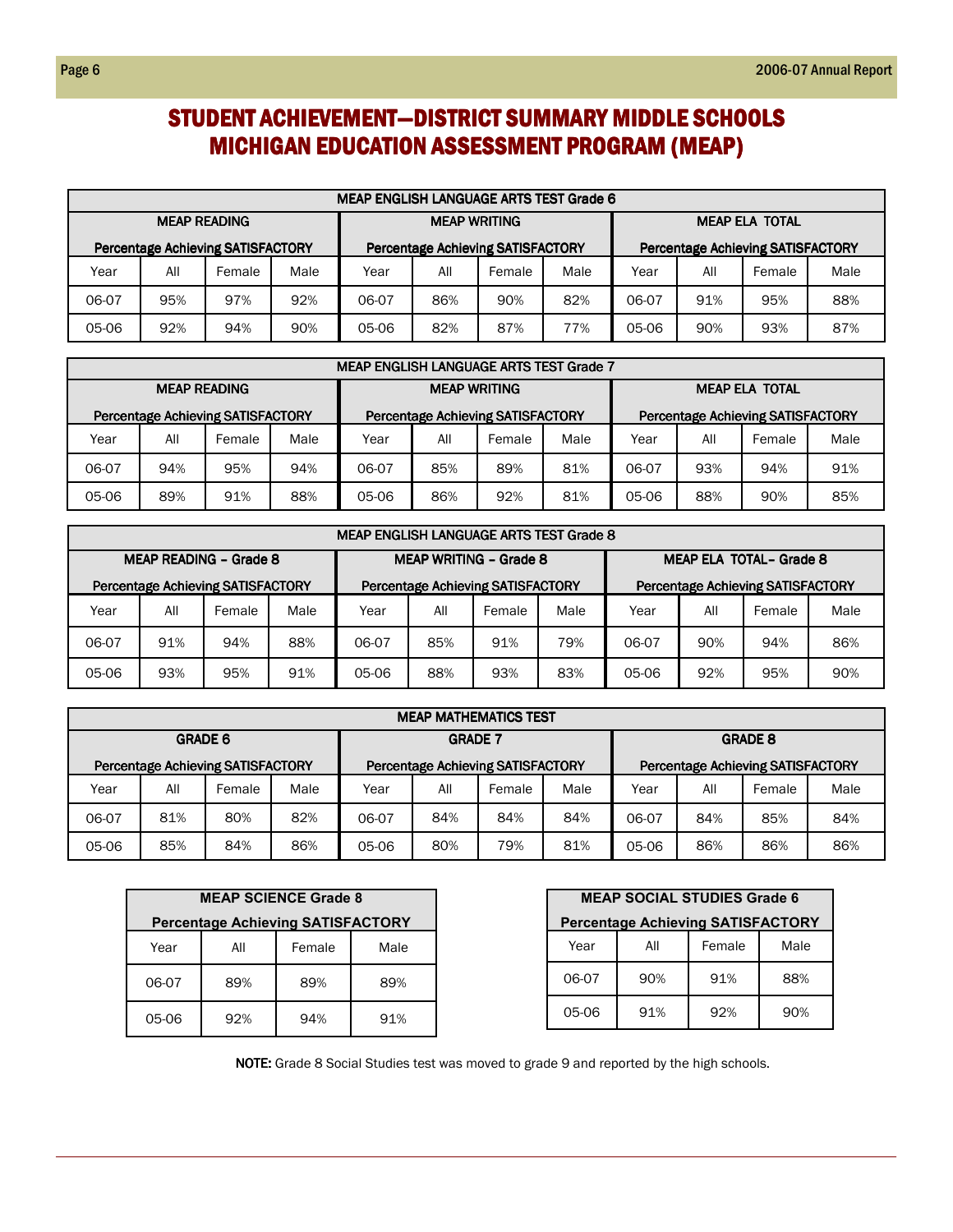## STUDENT ACHIEVEMENT-DISTRICT SUMMARY MIDDLE SCHOOLS

| GRADE 6 Percentage Achieving SATISFACTORY - (2006-2007) |                               |                               |                           |                            |                                                |  |  |  |  |  |
|---------------------------------------------------------|-------------------------------|-------------------------------|---------------------------|----------------------------|------------------------------------------------|--|--|--|--|--|
| SUB GROUP                                               | <b>MEAP</b><br><b>READING</b> | <b>MEAP</b><br><b>WRITING</b> | <b>MEAP</b><br><b>ELA</b> | <b>MEAP</b><br><b>MATH</b> | <b>MEAP</b><br><b>SOCIAL</b><br><b>STUDIES</b> |  |  |  |  |  |
| Black, not of<br>Hispanic Origin                        | 89%                           | 69%                           | 74%                       | 52%                        | 74%                                            |  |  |  |  |  |
| Economically Disadvantaged                              | 82%                           | 73%                           | 73%                       | 49%                        | 63%                                            |  |  |  |  |  |
| <b>Special Education</b>                                | 63%                           | 52%                           | 54%                       | 46%                        | 57%                                            |  |  |  |  |  |

| GRADE 7 Percentage Achieving SATISFACTORY - (2006-2007) |                               |                               |                           |                            |  |  |  |  |  |  |
|---------------------------------------------------------|-------------------------------|-------------------------------|---------------------------|----------------------------|--|--|--|--|--|--|
| <b>SUB GROUP</b>                                        | <b>MEAP</b><br><b>READING</b> | <b>MEAP</b><br><b>WRITING</b> | <b>MEAP</b><br><b>ELA</b> | <b>MEAP</b><br><b>MATH</b> |  |  |  |  |  |  |
| Black, not of<br>Hispanic Origin                        | 81%                           | 59%                           | 75%                       | 52%                        |  |  |  |  |  |  |
| Economically Disadvantaged                              | 73%                           | 64%                           | 69%                       | 54%                        |  |  |  |  |  |  |
| Special Education                                       | 67%                           | 55%                           | 59%                       | 47%                        |  |  |  |  |  |  |

| GRADE 8 Percentage Achieving SATISFACTORY - (2006-2007) |                               |                           |                            |                               |     |  |  |  |  |  |  |
|---------------------------------------------------------|-------------------------------|---------------------------|----------------------------|-------------------------------|-----|--|--|--|--|--|--|
| SUB GROUP                                               | <b>MEAP</b><br><b>READING</b> | <b>MEAP</b><br><b>ELA</b> | <b>MEAP</b><br><b>MATH</b> | <b>MEAP</b><br><b>SCIENCE</b> |     |  |  |  |  |  |  |
| Black, not of<br>Hispanic Origin                        | 73%                           | 64%                       | 70%                        | 62%                           | 60% |  |  |  |  |  |  |
| Economically Disadvantaged                              | 45%                           | 61%                       | 45%                        | 47%                           | 50% |  |  |  |  |  |  |
| Special Education                                       | 60%                           | 46%                       | 54%                        | 53%                           | 57% |  |  |  |  |  |  |

• MEAP Data is not reported by other Racial/Ethnic minority groups because no groups are significantly large enough to report MEAP results without revealing the identity of individual students.

| 2006-07 MEAP Percentage of Students Tested |                               |                               |                           |                            |                               |                                      |                                           |                                            |  |  |  |
|--------------------------------------------|-------------------------------|-------------------------------|---------------------------|----------------------------|-------------------------------|--------------------------------------|-------------------------------------------|--------------------------------------------|--|--|--|
| Grade                                      | <b>MEAP</b><br><b>READING</b> | <b>MEAP</b><br><b>WRITING</b> | <b>MEAP</b><br><b>ELA</b> | <b>MEAP</b><br><b>MATH</b> | <b>MEAP</b><br><b>SCIENCE</b> | <b>MEAP SOCIAL</b><br><b>STUDIES</b> | <b>Total ELA with</b><br><b>MI-ACCESS</b> | <b>Total Math with</b><br><b>MI-ACCESS</b> |  |  |  |
| 6                                          | 98%                           | 98%                           | 98%                       | 98%                        | Not Tested                    | 98%                                  | 99%                                       | 99%                                        |  |  |  |
|                                            | 99%                           | 99%                           | 99%                       | 99%                        | Not Tested                    | Not Tested                           | 100%                                      | 100%                                       |  |  |  |
| 8                                          | 98%                           | 98%                           | 98%                       | 98%                        | 98%                           | Not Tested                           | 99%                                       | 99%                                        |  |  |  |

NOTE: Total with MI-ACCESS refers to the percentage tested with either the MEAP or the MI-ACCESS (an alternative state test) in each test area.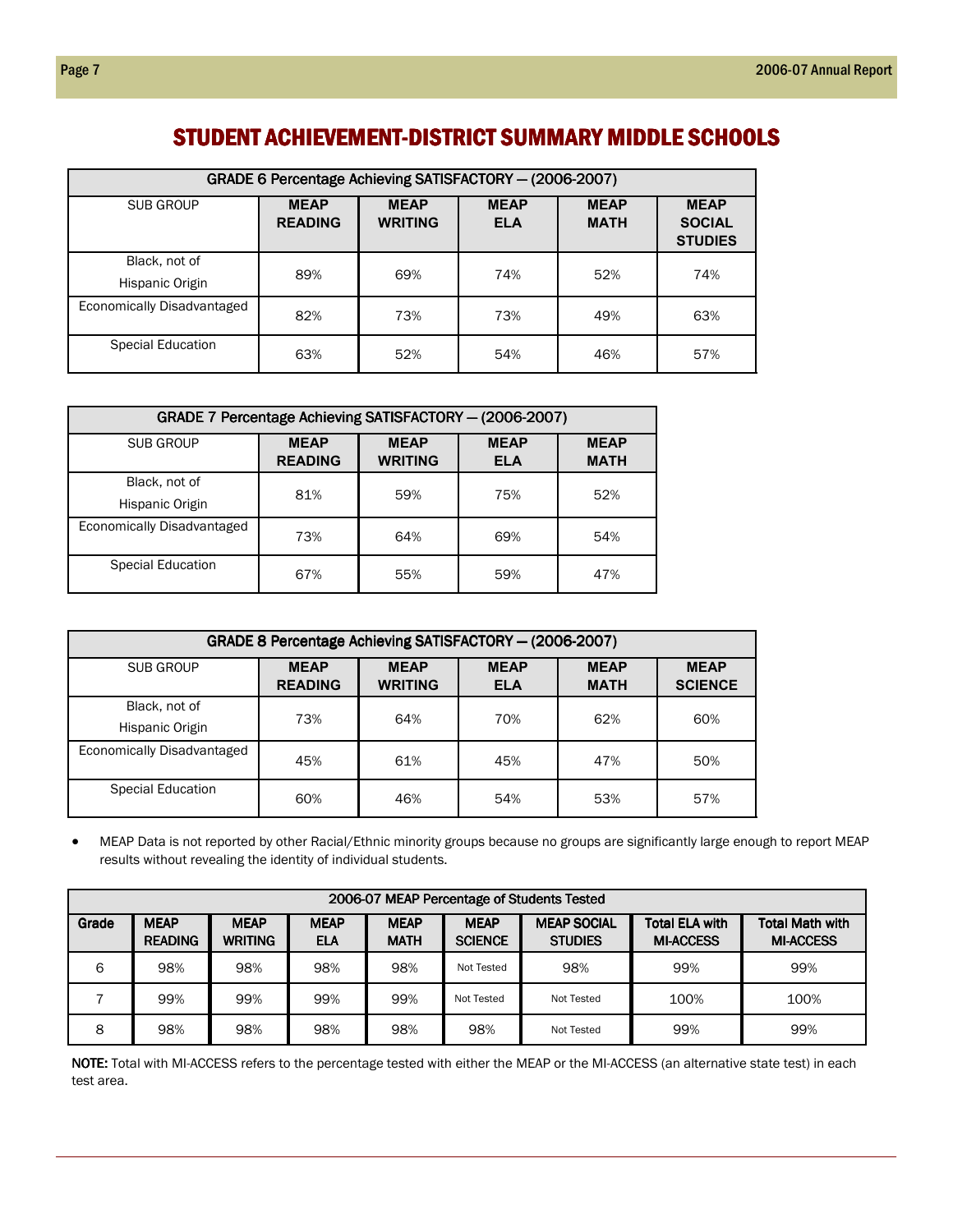## STUDENT ACHIEVEMENT-DISTRICT SUMMARY MIDDLE SCHOOLS

|       | <b>Grosse Pointe WRITING</b><br>Percentage of Students Achieving SATISFACTORY (Levels 4-7) |       |       |       |       |       |       |       |       |  |  |  |  |
|-------|--------------------------------------------------------------------------------------------|-------|-------|-------|-------|-------|-------|-------|-------|--|--|--|--|
|       | Grade 6<br>Grade 8<br>Grade 7                                                              |       |       |       |       |       |       |       |       |  |  |  |  |
| Year  | F.<br>F<br>F<br>M<br>All<br>M<br>All<br>M<br>All                                           |       |       |       |       |       |       |       |       |  |  |  |  |
| 06-07 | 60.8%                                                                                      | 69.0% | 52.3% | 66.1% | 72.5% | 59.4% | 71.7% | 79.2% | 63.8% |  |  |  |  |
| 05-06 | 59.9%                                                                                      | 66.3% | 53.5% | 62.3% | 71.7% | 52.3% | 67.1% | 76.4% | 58.7% |  |  |  |  |
| 04-05 | 64.5%                                                                                      | 71.4% | 57.2% | 64.4% | 73.7% | 56.2% | 66.2% | 73.9% | 59.5% |  |  |  |  |

Satisfactory includes scores of 4 through 7.

# COMPREHENSIVE TESTING PROGRAM (CTP 4)

|         | Average National Percentile Achieved by All Students in Grade 8 |        |      |     |        |      |  |  |  |  |  |  |  |
|---------|-----------------------------------------------------------------|--------|------|-----|--------|------|--|--|--|--|--|--|--|
|         | National Test READING - Grade 8<br>National Test MATH - Grade 8 |        |      |     |        |      |  |  |  |  |  |  |  |
| Year    | All                                                             | Female | Male | All | Female | Male |  |  |  |  |  |  |  |
| 2006-07 | 69                                                              | 73     | 66   | 69  | 69     | 69   |  |  |  |  |  |  |  |
| 2005-06 | 74                                                              | 77     | 71   | 68  | 68     | 68   |  |  |  |  |  |  |  |
| 2004-05 | 63                                                              | 66     | 61   | 67  | 64     | 70   |  |  |  |  |  |  |  |

\* In 2006-07 Grosse Pointe piloted two new national tests. Some eighth grade students took the ITBS, or the NWEA while others took the CTP IV.

NOTES: A percentile is the percentage of students in a national norms group who scored at or below a particular score.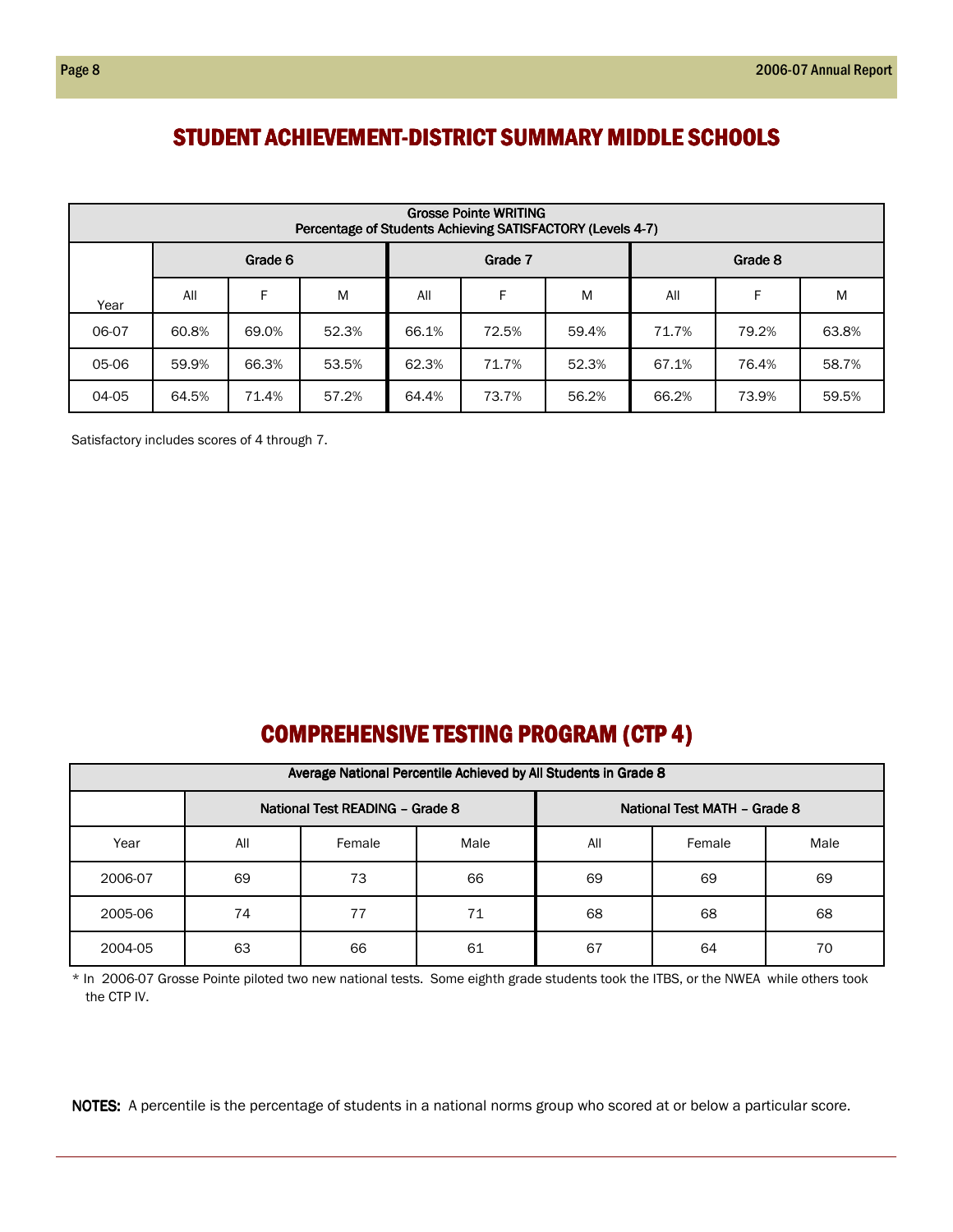# STUDENT ACHIEVEMENT-DISTRICT SUMMARY ELEMENTARY SCHOOLS MICHIGAN EDUCATION ASSESSMENT PROGRAM (MEAP)

| <b>MEAP ENGLISH LANGUAGE ARTS TEST Grade 3</b> |     |                                          |      |       |                     |                                          |      |                       |     |                                          |      |
|------------------------------------------------|-----|------------------------------------------|------|-------|---------------------|------------------------------------------|------|-----------------------|-----|------------------------------------------|------|
| <b>MEAP READING</b>                            |     |                                          |      |       | <b>MEAP WRITING</b> |                                          |      | <b>MEAP ELA TOTAL</b> |     |                                          |      |
|                                                |     | <b>Percentage Achieving SATISFACTORY</b> |      |       |                     | <b>Percentage Achieving SATISFACTORY</b> |      |                       |     | <b>Percentage Achieving SATISFACTORY</b> |      |
| Year                                           | All | Female                                   | Male | Year  | All                 | Female                                   | Male | Year                  | All | Female                                   | Male |
| 06-07                                          | 95% | 98%                                      | 93%  | 06-07 | 74%                 | 82%                                      | 66%  | 06-07                 | 92% | 95%                                      | 89%  |
| 05-06                                          | 94% | 94%                                      | 94%  | 05-06 | 75%                 | 84%                                      | 68%  | 05-06                 | 91% | 92%                                      | 90%  |

| <b>MEAP ENGLISH LANGUAGE ARTS TEST Grade 4</b> |                     |                                          |      |       |                     |                                          |      |                                          |     |        |      |
|------------------------------------------------|---------------------|------------------------------------------|------|-------|---------------------|------------------------------------------|------|------------------------------------------|-----|--------|------|
|                                                | <b>MEAP READING</b> |                                          |      |       | <b>MEAP WRITING</b> |                                          |      | <b>MEAP ELA TOTAL</b>                    |     |        |      |
|                                                |                     | <b>Percentage Achieving SATISFACTORY</b> |      |       |                     | <b>Percentage Achieving SATISFACTORY</b> |      | <b>Percentage Achieving SATISFACTORY</b> |     |        |      |
| Year                                           | All                 | Female                                   | Male | Year  | All                 | Female                                   | Male | Year                                     | All | Female | Male |
| 06-07                                          | 95%                 | 97%                                      | 94%  | 06-07 | 61%                 | 64%                                      | 58%  | 06-07                                    | 92% | 94%    | 91%  |
| 95%<br>96%<br>94%<br>05-06                     |                     |                                          |      | 05-06 | 79%                 | 83%                                      | 75%  | 05-06                                    | 93% | 94%    | 91%  |

| <b>MEAP ENGLISH LANGUAGE ARTS TEST Grade 5</b>                                                   |     |                                          |      |       |                                          |        |       |                                          |     |        |      |
|--------------------------------------------------------------------------------------------------|-----|------------------------------------------|------|-------|------------------------------------------|--------|-------|------------------------------------------|-----|--------|------|
| <b>MEAP READING - Grade 5</b><br><b>MEAP ELA TOTAL- Grade 5</b><br><b>MEAP WRITING - Grade 5</b> |     |                                          |      |       |                                          |        |       |                                          |     |        |      |
|                                                                                                  |     | <b>Percentage Achieving SATISFACTORY</b> |      |       | <b>Percentage Achieving SATISFACTORY</b> |        |       | <b>Percentage Achieving SATISFACTORY</b> |     |        |      |
| Year                                                                                             | All | Female                                   | Male | Year  | All                                      | Female | Male  | Year                                     | All | Female | Male |
| 06-07                                                                                            | 95% | 95%                                      | 96%  | 06-07 | 79%                                      | 85%    | 06-07 | 93%                                      | 94% | 92%    |      |
| 05-06                                                                                            | 92% | 94%                                      | 91%  | 05-06 | 85%                                      | 90%    | 79%   | 05-06                                    | 91% | 95%    | 87%  |

| <b>MEAP MATHEMATICS TEST</b> |                |                                          |      |       |                                   |                                          |         |                                          |     |        |      |
|------------------------------|----------------|------------------------------------------|------|-------|-----------------------------------|------------------------------------------|---------|------------------------------------------|-----|--------|------|
|                              | <b>GRADE 3</b> |                                          |      |       | <b>GRADE 4</b>                    |                                          | Grade 5 |                                          |     |        |      |
|                              |                | <b>Percentage Achieving SATISFACTORY</b> |      |       |                                   | <b>Percentage Achieving SATISFACTORY</b> |         | <b>Percentage Achieving SATISFACTORY</b> |     |        |      |
| Year                         | All            | Female                                   | Male | Year  | All                               | Female                                   | Male    | Year                                     | All | Female | Male |
| 06-07                        | 95%            | 96%                                      | 95%  | 06-07 | 93%<br>93%<br>93%<br>92%<br>06-07 |                                          |         |                                          |     |        | 93%  |
| 94%<br>94%<br>93%<br>05-06   |                |                                          |      | 05-06 | 94%                               | 94%                                      | 94%     | 05-06                                    | 88% | 88%    | 88%  |

| <b>MEAP SCIENCE - Grade 5</b><br><b>Percentage Achieving</b><br><b>SATISFACTORY</b> |                   |     |     |  |  |  |  |  |  |
|-------------------------------------------------------------------------------------|-------------------|-----|-----|--|--|--|--|--|--|
| Female<br>Year<br>Male<br>All                                                       |                   |     |     |  |  |  |  |  |  |
| 06-07                                                                               | 95%               | 95% | 95% |  |  |  |  |  |  |
| 05-06                                                                               | 90%<br>90%<br>89% |     |     |  |  |  |  |  |  |

• Social Studies test was moved to grade 6 and reported by the middle schools.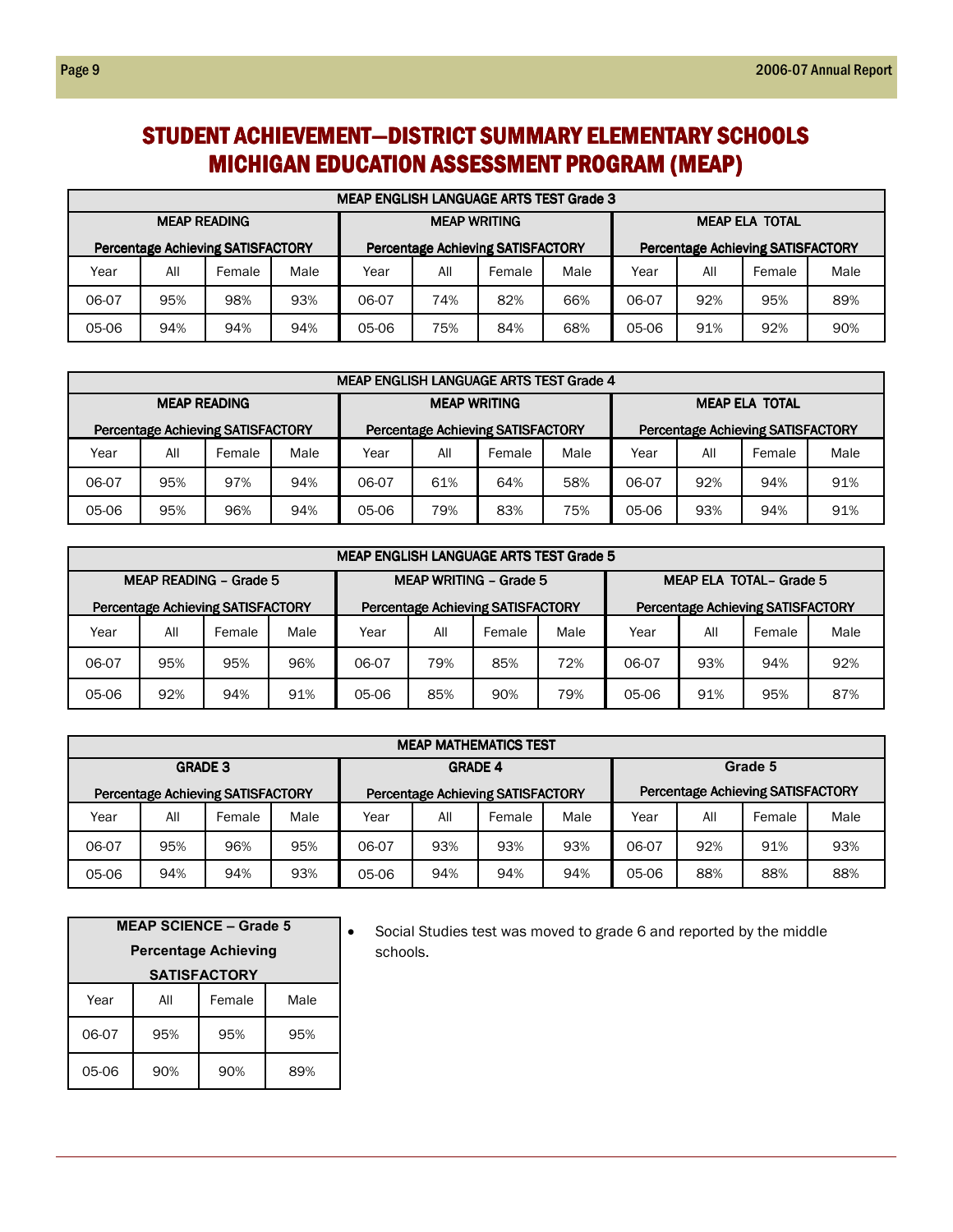# STUDENT ACHIEVEMENT – DISTRICT ELEMENTARY SCHOOLS

| Grade 3 Percentage Achieving SATISFACTORY - (2006-2007) |                               |                     |                           |                            |  |  |  |  |  |  |
|---------------------------------------------------------|-------------------------------|---------------------|---------------------------|----------------------------|--|--|--|--|--|--|
| SUB GROUP                                               | <b>MEAP</b><br><b>READING</b> | <b>MEAP WRITING</b> | <b>MEAP</b><br><b>ELA</b> | <b>MEAP</b><br><b>MATH</b> |  |  |  |  |  |  |
| Black, not of Hispanic Origin                           | 93%                           | 59%                 | 82%                       | 92%                        |  |  |  |  |  |  |
| Economically Disadvantaged                              | 91%                           | 54%                 | 78%                       | 89%                        |  |  |  |  |  |  |
| Special Education                                       | 80%                           | 46%                 | 74%                       | 76%                        |  |  |  |  |  |  |

| Grade 4 Percentage Achieving SATISFACTORY - (2006-2007) |                               |                     |                           |                            |  |  |  |  |  |  |
|---------------------------------------------------------|-------------------------------|---------------------|---------------------------|----------------------------|--|--|--|--|--|--|
| <b>SUB GROUP</b>                                        | <b>MEAP</b><br><b>READING</b> | <b>MEAP WRITING</b> | <b>MEAP</b><br><b>ELA</b> | <b>MEAP</b><br><b>MATH</b> |  |  |  |  |  |  |
| Black, not of Hispanic Origin                           | 84%                           | 45%                 | 72%                       | 73%                        |  |  |  |  |  |  |
| Economically Disadvantaged                              | 89%                           | 32%                 | 73%                       | 80%                        |  |  |  |  |  |  |
| <b>Special Education</b>                                | 84%                           | 47%                 | 79%                       | 78%                        |  |  |  |  |  |  |

| Grade 5 Percentage Achieving SATISFACTORY - (2006-2007) |                               |                     |                           |                            |                               |  |  |  |  |  |
|---------------------------------------------------------|-------------------------------|---------------------|---------------------------|----------------------------|-------------------------------|--|--|--|--|--|
| <b>SUB GROUP</b>                                        | <b>MEAP</b><br><b>READING</b> | <b>MEAP WRITING</b> | <b>MEAP</b><br><b>ELA</b> | <b>MEAP</b><br><b>MATH</b> | <b>MEAP</b><br><b>SCIENCE</b> |  |  |  |  |  |
| Black, not of Hispanic Origin                           | 78%                           | 54%                 | 70%                       | 63%                        | 59%                           |  |  |  |  |  |
| Economically Disadvantaged                              | 78%                           | 50%                 | 70%                       | 61%                        | 65%                           |  |  |  |  |  |
| <b>Special Education</b>                                | 89%                           | 55%                 | 84%                       | 82%                        | 90%                           |  |  |  |  |  |

• MEAP Data not reported by other Racial/Ethnic minority groups because no groups are significantly large enough to report MEAP results without revealing the identity of individual students.

| 2006-07 MEAP Percentage of Students Tested |                               |                               |                           |                            |                               |                                           |                                            |  |  |  |
|--------------------------------------------|-------------------------------|-------------------------------|---------------------------|----------------------------|-------------------------------|-------------------------------------------|--------------------------------------------|--|--|--|
| Grade                                      | <b>MEAP</b><br><b>READING</b> | <b>MEAP</b><br><b>WRITING</b> | <b>MEAP</b><br><b>ELA</b> | <b>MEAP</b><br><b>MATH</b> | <b>MEAP</b><br><b>SCIENCE</b> | <b>Total ELA with</b><br><b>MI-ACCESS</b> | <b>Total Math with</b><br><b>MI-ACCESS</b> |  |  |  |
| 3                                          | 97%                           | 97%                           | 97%                       | 98%                        | Not Tested                    | 98%                                       | 98%                                        |  |  |  |
| 4                                          | 97%                           | 97%                           | 97%                       | 98%                        | Not Tested                    | 99%                                       | 100%                                       |  |  |  |
| 5                                          | 98%                           | 97%                           | 97%                       | 97%                        | 98%                           | 98%                                       | 98%                                        |  |  |  |

NOTE: Total with MI-ACCESS refers to the percentage tested with either the MEAP or the MI-ACCESS (an alternative state test) in each test area.